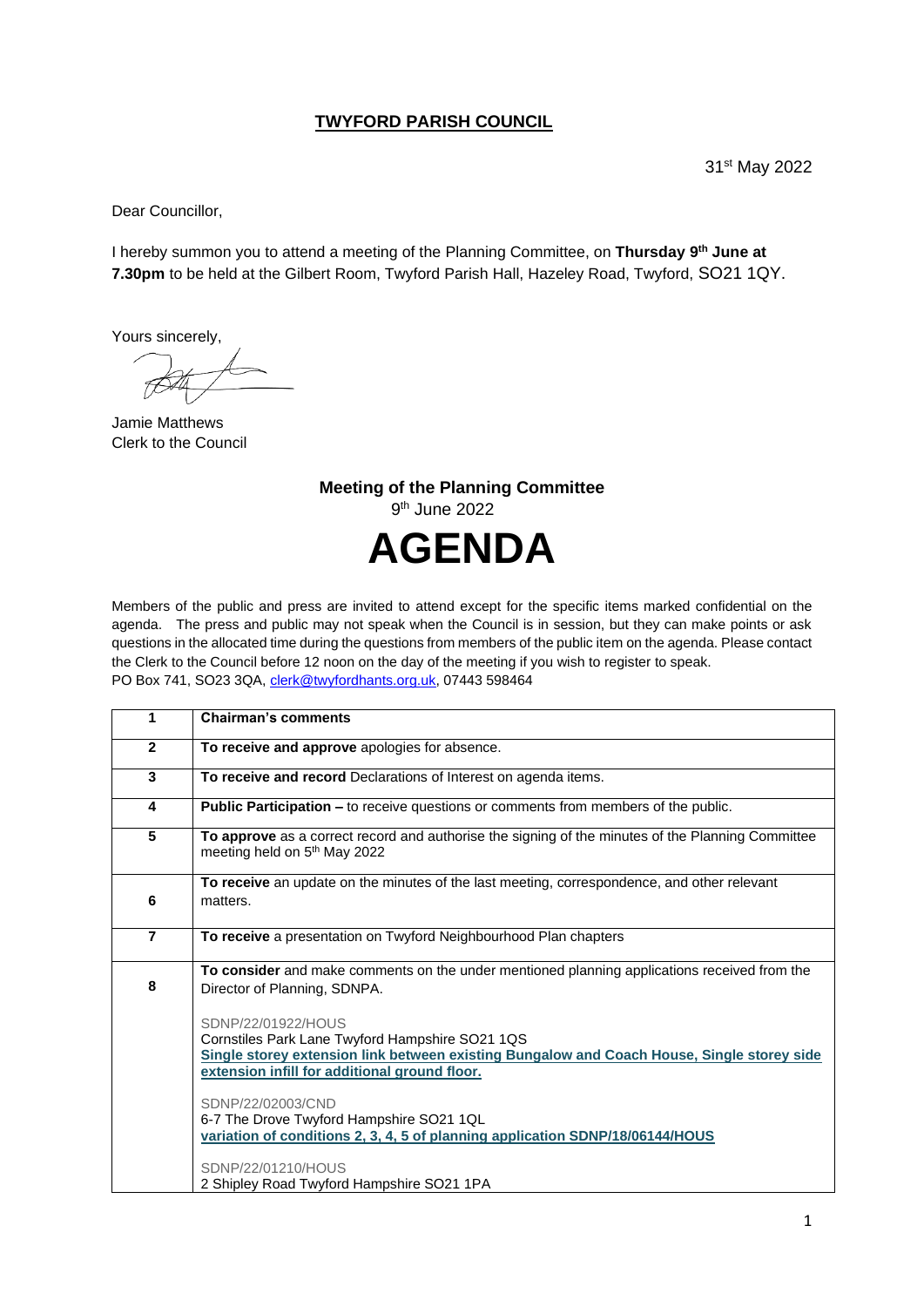|    | Replace dilapidated Conservatory and replace with slightly extended replacement (1m)           |
|----|------------------------------------------------------------------------------------------------|
|    |                                                                                                |
|    | SDNP/22/02181/FUL                                                                              |
|    | Street Record Hare Lane Twyford Hampshire                                                      |
|    | Increase height and conversion of stables to 6 holiday lets                                    |
|    | SDNP/22/02180/FUL                                                                              |
|    | Street Record Hare Lane Twyford Hampshire                                                      |
|    | <b>Siting of 3 Eco Pods</b>                                                                    |
|    |                                                                                                |
|    | SDNP/22/02489/TPO                                                                              |
|    | Appletree House The Stables Shawford Road Shawford Winchester Hampshire SO21 2BP               |
|    | T1 Sycamore - Remove tree due to declining health. The tree has basal decay and appears to     |
|    | be infected by Honey Fungus with large areas of dead bark on the main stem. There are          |
|    | historic pruning wounds higher up the stem in close proximity with extensive internal decay.   |
|    | The upper crown is exhibiting signs of stress (small sparse leaves) and the tree leans towards |
|    | the adjacent properties. (prev submitted as SDNP/22/02427/TCA)                                 |
|    | SDNP/22/02472/FUL                                                                              |
|    | Multi-Turn Hazeley Road Twyford Hampshire SO21 1QA                                             |
|    | Construction of wood store and extractor shed, following demolition and removal of existing    |
|    | buildings and structures, with revised parking and drainage                                    |
|    |                                                                                                |
| 9  | To receive an update on planning decisions made in May 2022                                    |
| 10 | To consider items for inclusion on the agenda of future meetings of the committee.             |
|    |                                                                                                |